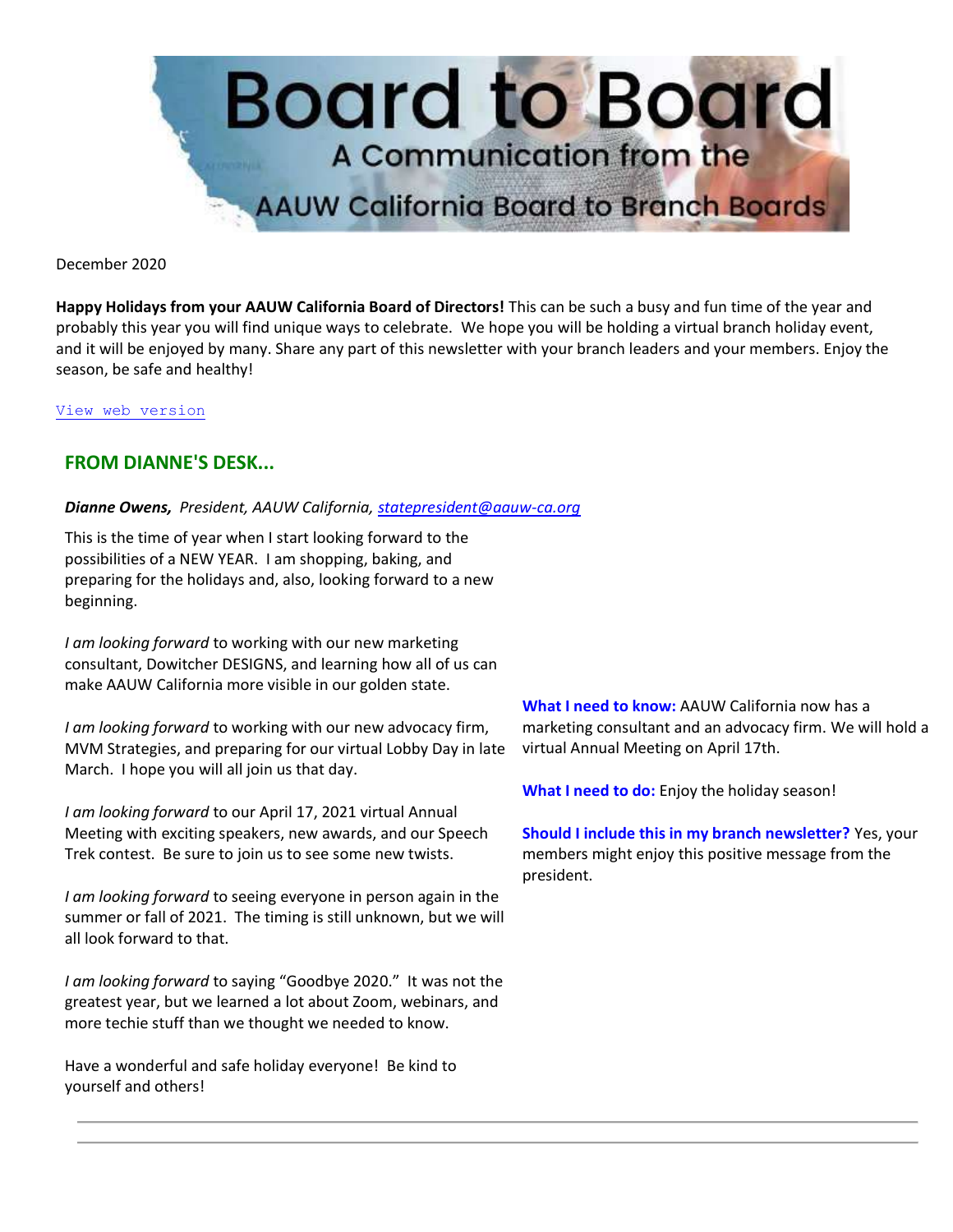# **DIVERSITY & INCLUSION**

#### *Elaine Johnson, Director*, *[diversity@aauw-ca.org](mailto:diversity@aauw-ca.org)*

## **DIVERSITY AND INCLUSION: COLLABORATION IS KEY**

As AAUW National rolls out its new diversity and inclusion [toolkit,](https://www.aauw.org/resources/member/governance-tools/dei-toolkit/) we look forward to using the new tools and to sharing this up-to-date resource with other groups that have common goals of diversity and inclusion. Attend an AAUW National webinar to learn more about these resources on Thursday, December 10, 2020, at 4 p.m. ET. Click [HERE t](https://us02web.zoom.us/webinar/register/WN_1gsjcm70SOqCzlZLJgHTRg?emci=715b360b-442f-eb11-9fb4-00155d43b2cd&emdi=76304163-8935-eb11-9fb4-00155d43b2cd&ceid=1018008)o register.

By sharing, we can leverage one another's strengths. For example, the American Association of Community Colleges (AACC) has a clear framework for action for diversity, equity, and inclusion. "Define, Assess, and Communicate" are essential parts of that framework. We might review areas where our new toolkit aligns with theirs.

It is exciting to be part of a current effort with committed people who promote the mission and vision of AAUW California.

**What I need to know:** AAUW National has created a diversity and inclusion toolkit.

**What I need to do:** Consider what other organizations we might collaborate with in regards to supporting diversity and inclusion.

**Should I include this in my branch newsletter?** No, this information is for branch leaders only.

### **FINANCE**

*Roli Wendorf, Chief Financial Officer, Finance Committee Chair, [cfo@aauw-ca.org](mailto:cfo@aauw-ca.org)*

#### **HOW ARE YOUR BRANCH FINANCES?**

As we approach the holidays, this is a great time for mid-year course correction. Take stock of your finances, and make adjustments as needed. All your membership renewals should have come in by now, so you know your dues income for the year. Do your projected expenses for the rest of the year need to be adjusted?

For any state membership dues payments, please remember that our office address has changed to AAUW California, 915 L St Ste C Box 418, Sacramento, CA 95814.

The State Finance Committee is busy analyzing the results of the branch and IBC finance surveys we ran this fall. We will create additional website materials and plan future webinars based on those results. Thanks for participating and helping us help you!

Wishing you a happy, healthy holiday season in this unusual time.

**What I need to know:** Our office address has changed.

**What I need to do:** Review your branch budget to determine if it needs to be adjusted.

**Should I include this in my branch newsletter?** No, this is just for branch leaders.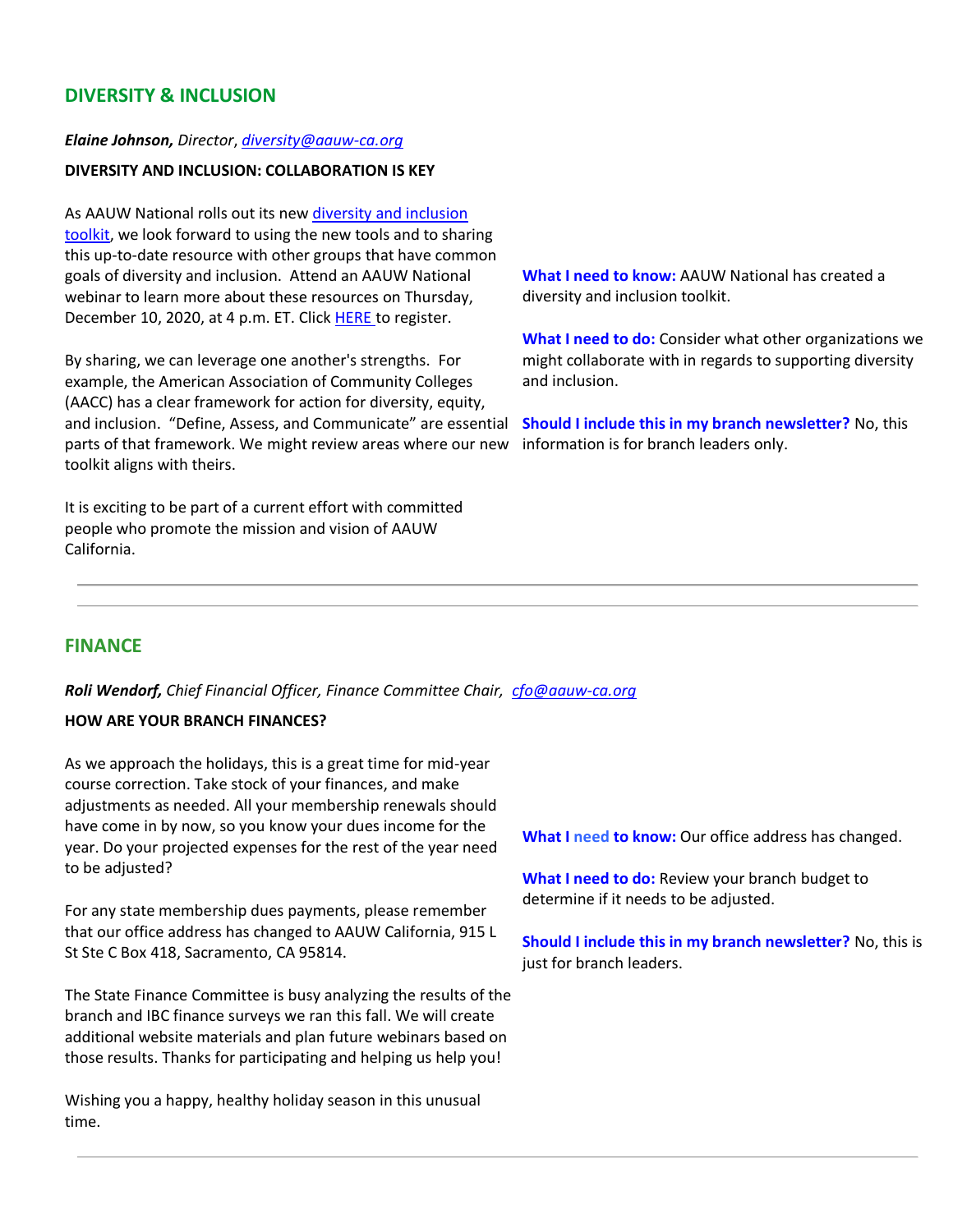## **MARKETING**

*Michelle Miller-Galaz and Sharyn Siebert, Directors, Marketing Committee Co-Chairs,* [marketing@aauw-ca.org](mailto:marketing@aauw-ca.org)

#### **EXCITING NEWS!**

The Marketing Design Team has completed our first meeting with Dowitcher Designs, our chosen marketing consulting firm. We had a far-ranging discussion of our concerns and hopes for this collaboration.

Now Dowitcher plans to hold focus groups with members and non-members to determine how best to proceed. Some of you may have already volunteered to be part of these groups, and for that—we thank you and appreciate your dedication to improving the awareness statewide of AAUW California.

In the new year, the Marketing Committee will be providing you with links for each of your branches to follow for our March statewide PR rollout. These will include templates for the news release, as well as ways to reach your respective government entities to request a proclamation in support of your AAUW local branch.

For now, we wish you all a healthy and happy holiday season.

**What I need to know:** Our new marketing consultant will be holding focus groups. There will be a statewide PR rollout in March.

**What I need to do:** There will be templates provided for branches to do news releases and requests for proclamations from government entities.

**Should I include this in my branch newsletter?** Not until these procedures are released.

## **NOMINATIONS & ELECTIONS**

*Janice Lee, Nominations & Elections Chair, [nominating@aauw-ca.org](mailto:nominating@aauw-ca.org)*

#### **BET YOU KNOW SOMEONE WHO IS…**

Bold, Brave, & Brilliant!

These are the leadership traits we are looking for in candidates to fill three open positions on the 2021 AAUW California Board of Directors.

- President-Elect (one-year term 2021-2022) during the second year of the president's term, followed by a twoyear term (2022-2024) as president
- Chief Financial Officer (two-year term 2021-2023)
- Director (two-year term 2021-2023)

We bet that You have these leadership qualities. If you have been thinking about getting more involved at the state level with AAUW and have been enjoying and learning from all the webinars this year and appreciate all the programs planned to

**What I need to know:** There are three open positions on the 2021 California Board of Directors.

**What I need to do:** Think about filing to become a candidate and/or encourage others to consider it.

**Should I include this in my branch newsletter?** Yes, all members are eligible to consider becoming a candidate.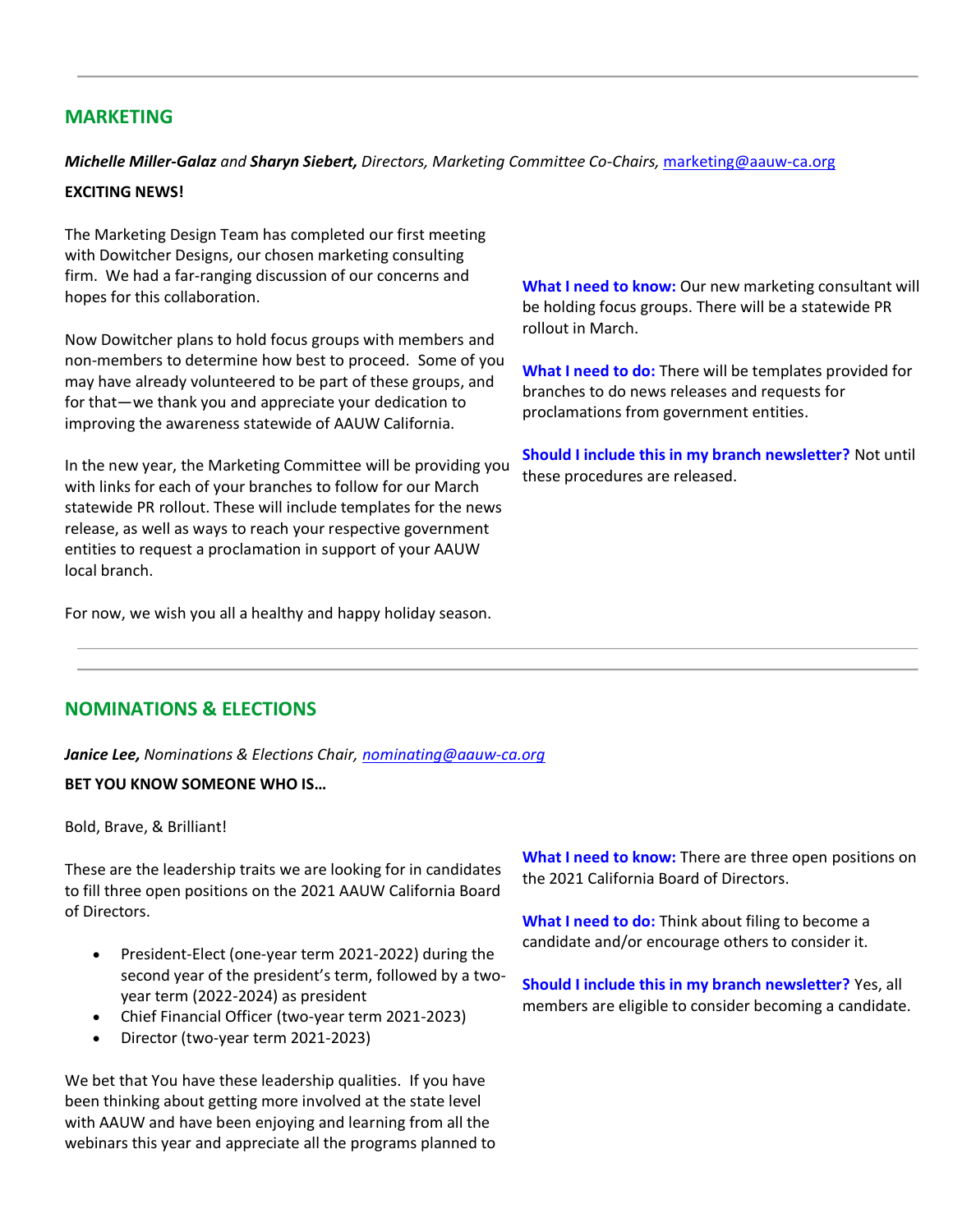meet AAUW's mission, then contact the Nominations & Elections Committee.

Deanna Arthur, Charmen Goehring, and Janice Lee are here to cheer you on and to answer your questions at [nominating@aauw-ca.org.](mailto:nominating@aauw-ca.or)

It's a collaborative, fun, action-oriented time to be part of AAUW California's leadership team.

Clic[k HERE](https://www.aauw-ca.org/elections-nominations/) for details on "How to Proceed," but we are also happy to guide you through the process personally and to give you the inside scoop!

# **PROJECT OVERSIGHT**

*Jim Doty, Director, Project Oversight Committee Chair,* [oc@aauw-ca.org](mailto:oc@aauw-ca.org)

### **LOOKING FOR THE NEXT GREAT PROJECT**

We have had word of several project ideas under development and eagerly anticipate further word. Do you have an idea for a project that could enhance the mission of AAUW in 2021- 22? Perhaps you are already developing one. Could you use a little financial help? Applications for state funding, up to \$500, are due on March 1, 2021. Any member, branch, or AAUW affiliate may apply. Click **HERE** for directions and application forms.

Did your branch receive a state grant funding prior to 2015? The POC (Project Oversight Committee) would like to hear from you. What was the project? Is the project still ongoing? If not, why not?

Write to me at [oc@aauw-ca.org.](mailto:oc@aauw-ca.org)

**What I need to know:** March 1st is the deadline to apply for a State Project Grant for a project that could enhance the mission of AAUW.

**What I need to do:** Review the guidelines and application form [HERE.](https://www.aauw-ca.org/category/programs/state-project-grant/)

**Should I include this in my branch newsletter?** Yes, any member, branch, or AAUW affiliate may apply.

There has never been a time when adaptation and innovation have been needed more. Start now.

## **PUBLIC POLICY**

*Kathleen Harper, Director, and Sue Miller, Public Policy Committee Co-Chairs, [publicpolicy@aauw-ca.org](mailto:PublicPolicy@aauw-ca.org)*

**AAUW CALIFORNIA PUBLIC POLICY TEAM ANNOUNCES FIRST VIRTUAL LOBBY DAY!**

On March 24, 2021, AAUW California in conjunction with our new advocacy firm, MVM Strategy Group, will be conducting a

**What I need to know:** AAUW members may connect with their legislators during the virtual Lobby Day event on March 24, 2021.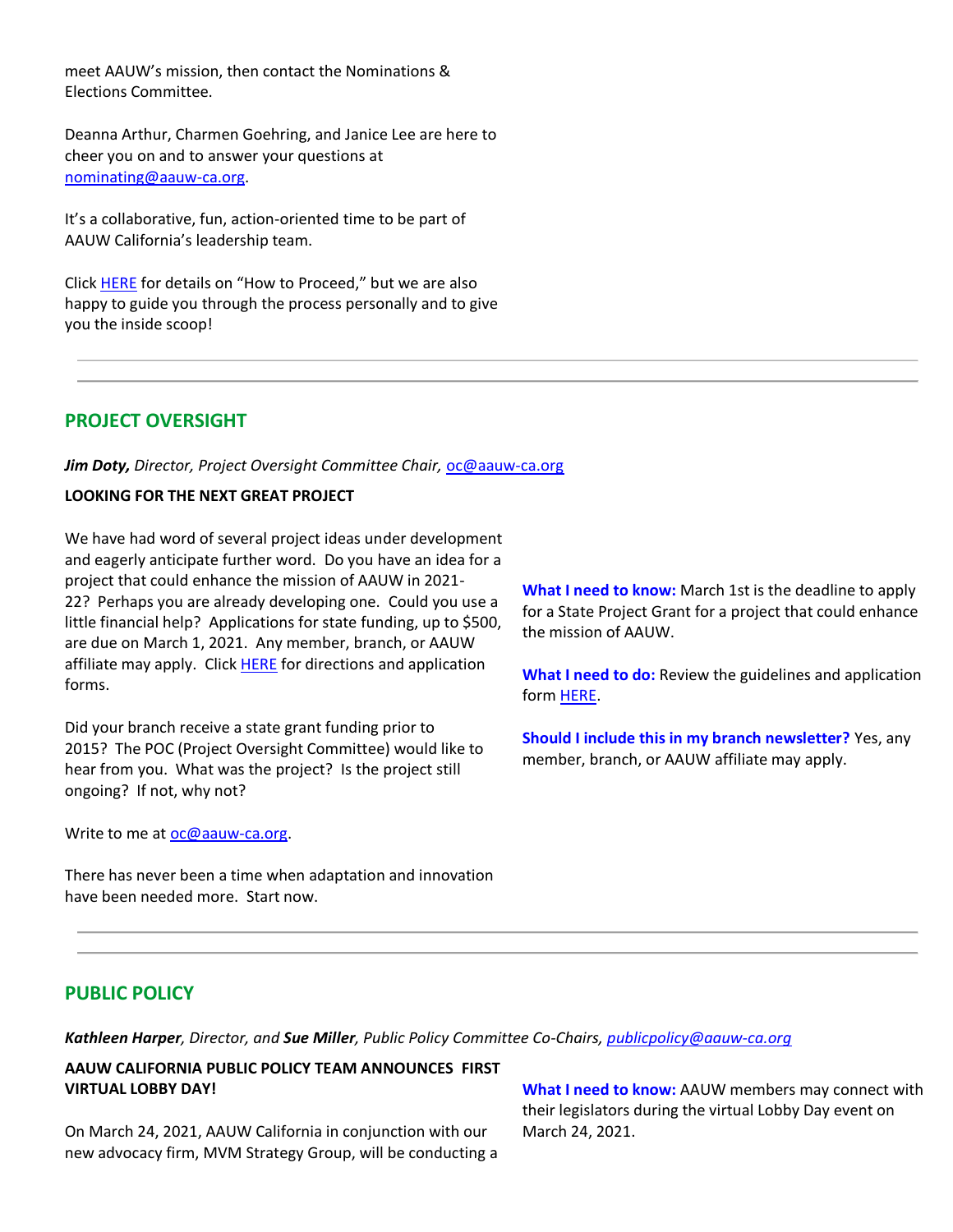virtual Lobby Day with our legislators in Sacramento. This is a terrific opportunity for branch members to get involved in the public policy process by helping the state Public Policy (PP) Committee advance our legislative goals for 2021-22. It's also a great way to meet your local legislators and let them know how you, through AAUW, are helping their constituents in your communities.

We are asking branch PP chairs (or presidents, if your branch doesn't have a PP chair) to help us recruit participants. Please have interested branch members register [HERE](https://www.surveymonkey.com/r/56JT7XF) by January 8, 2021.

Finally, all participants will be given full training in a Zoom webinar on March 22, 2021, at 7:00 p.m. Click [HERE](https://us02web.zoom.us/webinar/register/WN_-MBPqA7MRfmoToHJ87ZqMQ) to register for "How to Talk to Your Legislators."

#### **Important Dates:**

- January 8, 2021 Last day to register to participate in Lobby Day
- March 22, 2021 Lobby Day training webinar
- March 24, 2021 Lobby Day

**What I need to do:** Register to participate by January 8, 2021 and attend the virtual training webinar on March 22, 2021.

**Should I include this in my branch newsletter?** Yes, your members may want to participate.

.

### **SPEECH TREK**

#### *Marlene Cain, Speech Trek, [speechtrek@aauw-ca.org](mailto:speechtrek@aauw-ca.org)*

# **HOLIDAY SPECIAL: SPEECH TREK MOU DEADLINE EXTENDED TO DECEMBER 18th!**

Looking for a virtual project? Here's the bargain of the season…and it's not too late! Send your signed Memo of Understanding (MOU), located in th[e Branch Toolkit,](https://www.aauw-ca.org/documents/2019/08/speech-trek-branch-toolkit-2.pdf/) to [speechtrek@aauw-ca.org](mailto:speechtrek@aauw-ca.org) by Friday, December 18, 2020, and join the growing list of participating branches who are empowering the next generation by hosting Speech Trek 2021:

- Alhambra-San Gabriel
- Big Bear Valley
- California Online
- Camarillo
- Del Mar-Leucadia
- Foothills of EDC
- **Fremont**
- Half Moon Bay
- La Mesa-El Cajon
- Morgan Hill
- Poway-Penasquitos

**What I need to know:** The Speech Trek MOU deadline has been extended to December 18th.

**What I need to do:** For help running your contest virtually, register for the December 12th webinar "How to manage your Speech Trek contest on ZOOM."

**Should I include this in my branch newsletter?** No, this is just for branch leaders.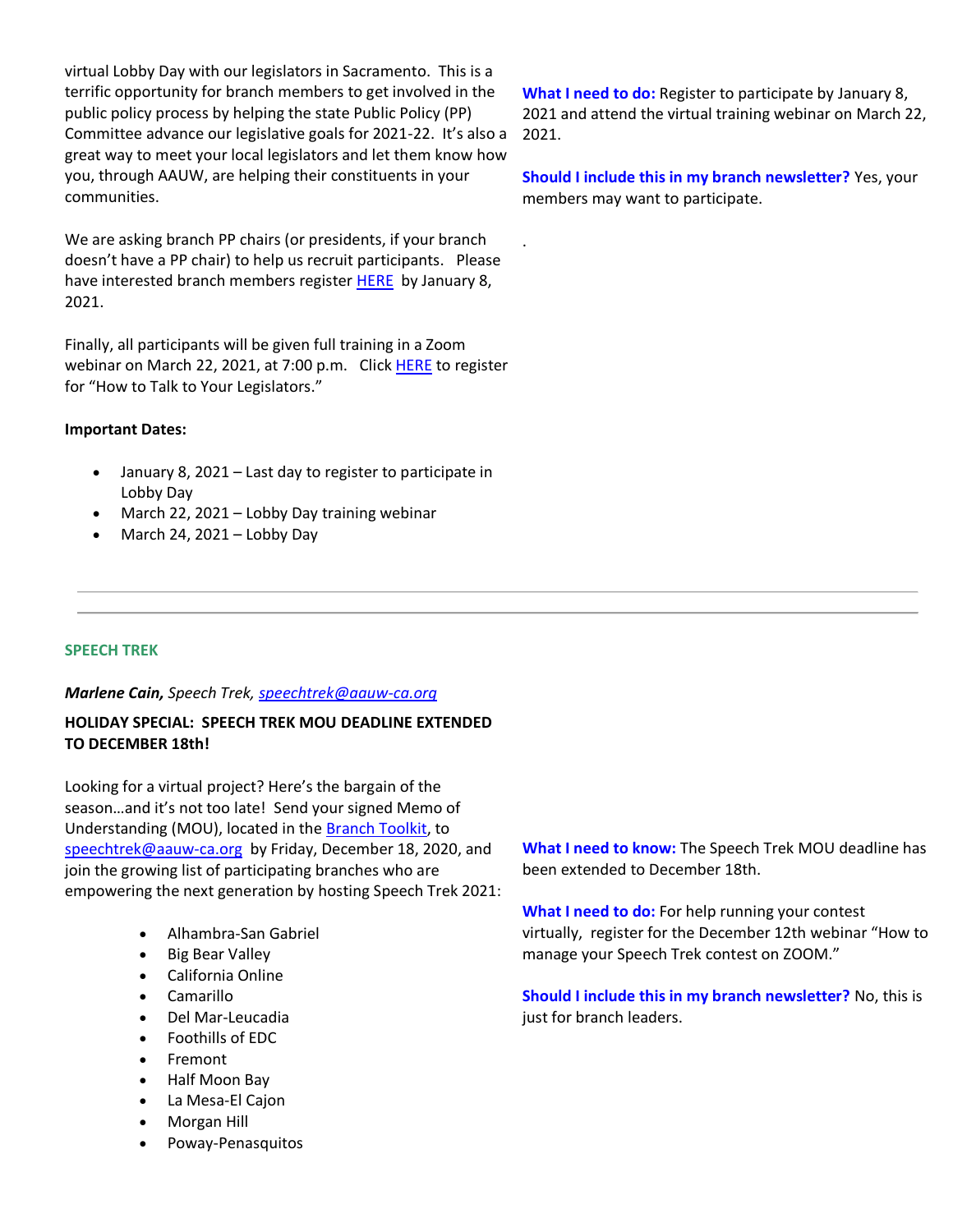- **Redlands**
- **Sacramento**
- Stockton

These branches and prospective contestants are buzzing on the topic: "Has social media helped or hindered the breaking down of barriers for women and girls?"

## **Important dates:**

- **December 12, 2020**, 11:00 a.m. (Saturday): "How to manage your Speech Trek contest on ZOOM"- Registration is required. Click **HERE** to register
- **March 1, 2021**: deadline for submission of branch 1st place winner's video.

**Coming soon:** a new logo for 2021. Watch this space for the announcement.

Questions? Email Marlene Cain, AAUW California Speech Trek Coordinator, at [speechtrek@aauw-ca.org](mailto:speechtrek@aauw-ca.org) or call her directly at 909.866.2819.

In the meantime, AAUW California Speech Trek wishes you a happy and safe holiday season. Let's welcome 2021 with a commitment to empowering others through better communication!

# **TECH TREK**

### *Susan Negrete, and Alice Hill, Tech Trek State Co-Coordinators, [techtrek@aauw-ca.org](mailto:techtrek@aauw-ca.org)*

### **YEAR-END UPDATES: TECH TREK 2021 Virtual Camp**

- **What's Next?: Branch Coordinator Meetings!** Join us to receive information and updates on the 2021 Virtual Camp. Ask questions and learn how the camp will be designed and staffed – and how you and your branch members can participate! Register now for the December 7th session or view the recording after the session: December 7th: 7:00 – 8:30 pm session Click [HERE](https://us02web.zoom.us/meeting/register/tZAscO2srTsoHdY0FEPZ2PFuY7L1Tansl_TM) to register.
- **Use 2020 Funds for the 2021 Virtual Camps? YES YOU CAN!** We have finalized a process with our SPF (Special Projects Fund) partners for participating branches to move funds raised in 2020 camps to the 2021 Virtual Camp! Watch for our eBlast next week for details on how funds transfers will work.
- **Make Deposits to the 2021 Virtual Camp? YES YOU CAN!** Our eBlast next week will provide step-by-step

**What I need to know:** Tech Trek branch coordinators' meetings to explain the details of the Virtual Camp are underway. Register for the December 7th session.

**What I need to do:** Branches and school districts should complete the preliminary survey to help with planning by December 15th. Watch carefully for upcoming instructions and materials regarding the MOU, Code of Conduct, transferring funds from 2020, etc.

**Should I include this in my branch newsletter?** No, this information is only for branch leaders and Tech Trek Coordinators.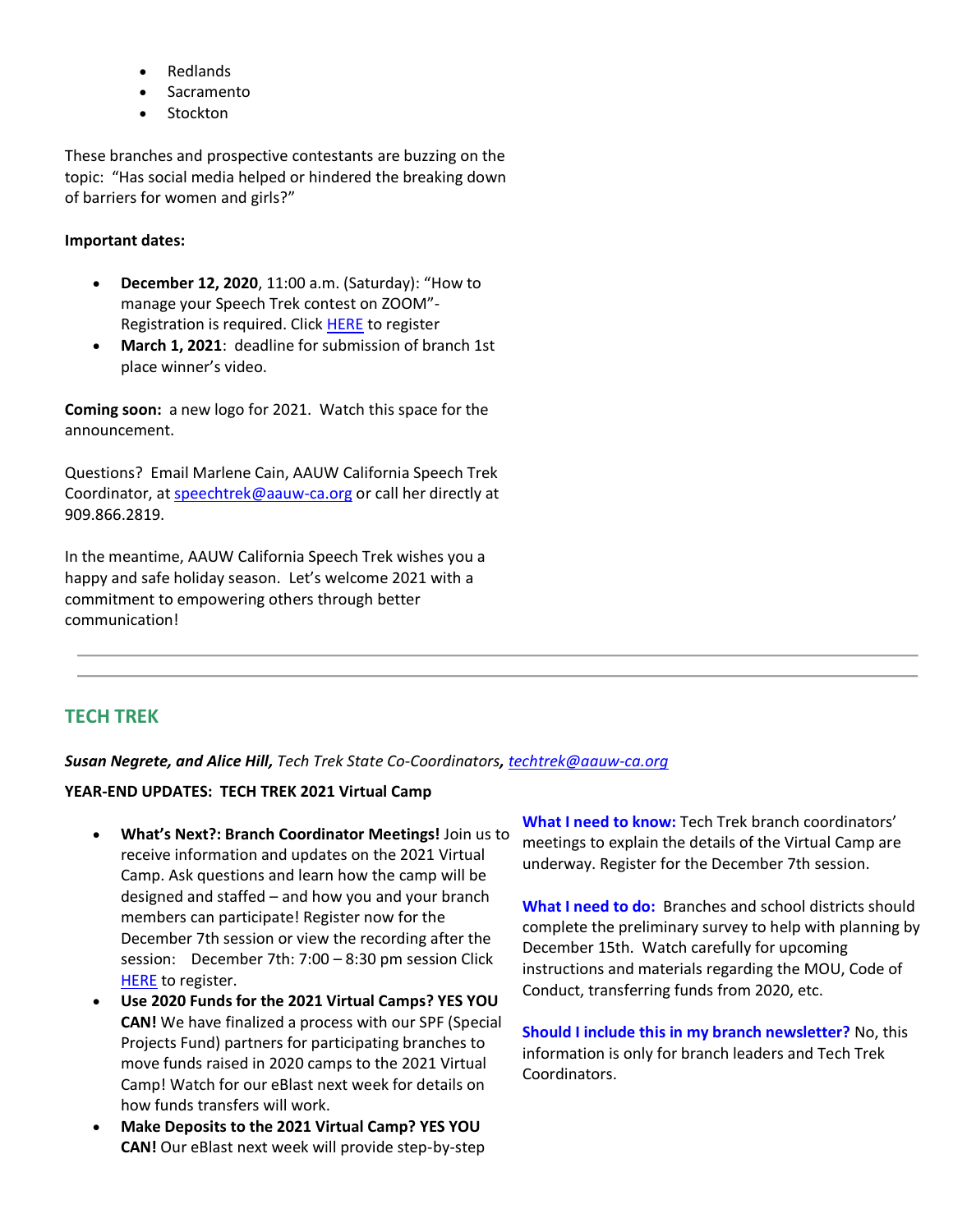instructions for branches to easily submit deposits directly to the 2021 Virtual Camp.

- **Branch Coordinators & School Surveys – Deadline is December 15th** The branch and school surveys are important information for planning a successful 2021 virtual camp. Information from branches and your school districts is critical information! We can assist with important issues like technology for selected students to attend the virtual camp. If your branch or school district is engaged with the survey and running late, just let us know a[t 2021ttvirtualcamp@aauw](mailto:2021ttvirtualcamp@aauw-ca.org)[ca.org.](mailto:2021ttvirtualcamp@aauw-ca.org)
- **Coming Soon: 2021 Virtual Memo of Understanding (MOU) and Code of Conduct** A branch Virtual MOU will remain the primary indicator for camp planning. Knowing how many branches will interact with the program and how many campers will be selected to attend in 2021 are critical to the program. Watch future B2B updates and eBlasts on all required virtual camp forms and materials.
- **Should Branches Fundraise for 2021?** YES don't lose your contacts and the opportunity to let them know that Tech Trek won't be dark two years in a row! Market AAUW California's ability to pivot during this difficult time - let them know that motivated STEM students will enjoy a vibrant, hands-on virtual camp – and parents will appreciate the safe environment. All California Tech Trek funds are safely managed by SPF. For more information refer to their [website.](https://specialprojectsfund-ca.aauw.net/)
- **California's 2022 Tech Trek Goal:** It's a fact safety and health will always be our main concern and the status of the pandemic will drive 2022's final answer. The plan is always to return to the residential camp model when it is safe for everyone involved with our camp program. AAUW will make 2022 camp decisions based on the status of the pandemic in California.
- **Recruiting New Donors?** Clic[k HERE](https://www.aauw-ca.org/category/aauw-ca-projects/tech-trek-external/) to refer potential donors to learn more about California Tech Trek.
- **Got Tech Trek Program or Finance Questions?** Contact both Tech Trek Co-Coordinators (Alice Hill & Susan Negrete) at one email address: [techtrek@aauw-ca.org](mailto:techtrek@aauw-ca.org)
- **Got Specific 2021 Virtual Camp Questions?** Check out the [FAQ](https://docs.google.com/document/d/1Ud_XCBIys7BGLKvGcEBekMZTp3r8wewx9HHCI4Sc2Es/edit?usp=sharing) document or contact the 2021 Virtual Leadership Team (Mary Isaac/Camp Director, Alice Hill, Kathy Ford & Susan Negrete) at one email address: [2021ttvirtualcamp@aauw-ca.org.](mailto:2021ttvirtualcamp@aauw-ca.org)

Thanks to our branches for your questions and feedback - we appreciate the branch's enthusiasm and support for the 2021 Virtual Camp experience.